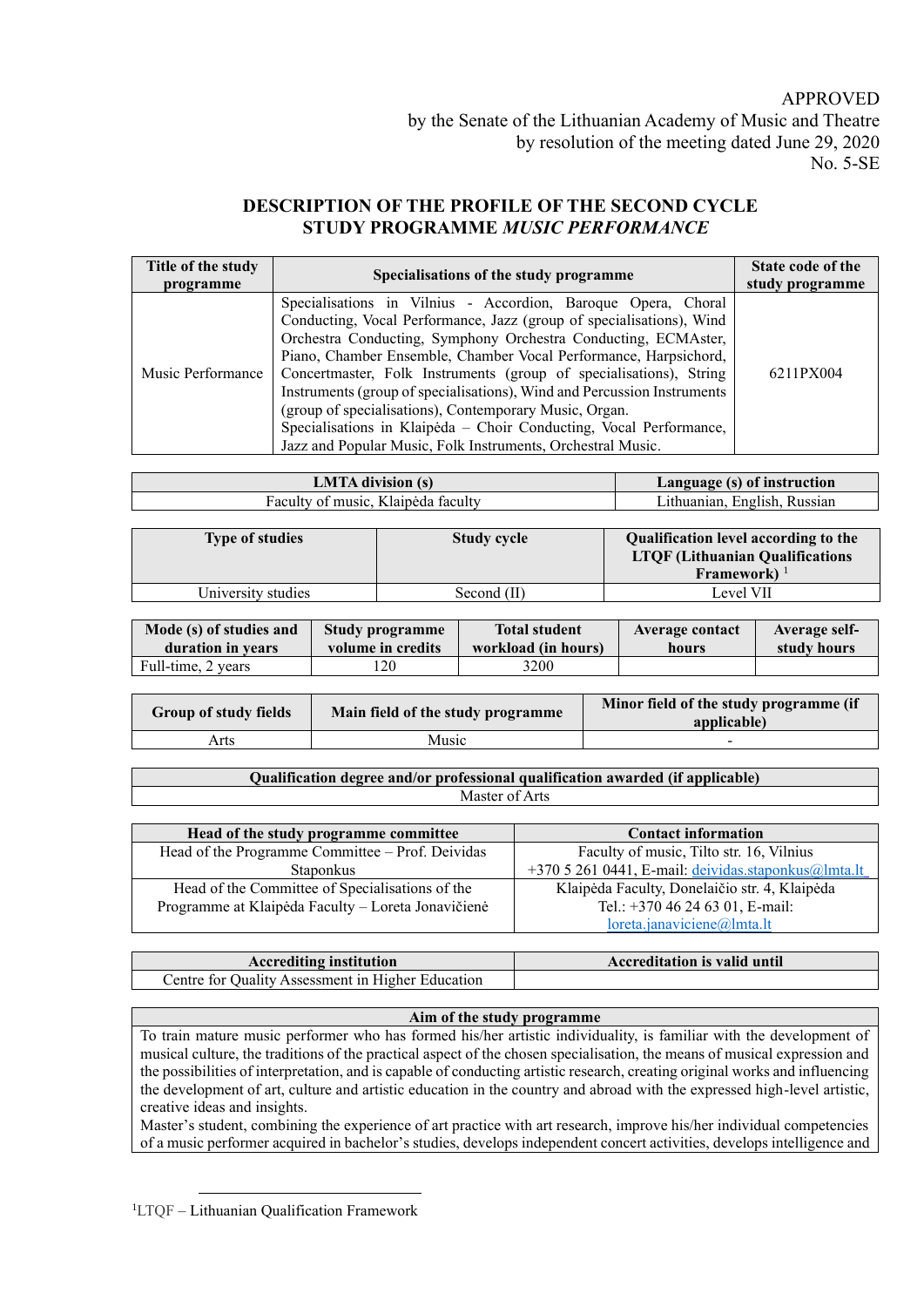expand erudition, develops the ability to work and learn independently, and improve constructive and reasoned business communication and leadership skills.

| <b>Profile of the study programme</b>                                                                                                                                                          |                                                                                                                                                                                                           |                                                                                                                                                                                                                                                                                                                                                                                                                                                                     |
|------------------------------------------------------------------------------------------------------------------------------------------------------------------------------------------------|-----------------------------------------------------------------------------------------------------------------------------------------------------------------------------------------------------------|---------------------------------------------------------------------------------------------------------------------------------------------------------------------------------------------------------------------------------------------------------------------------------------------------------------------------------------------------------------------------------------------------------------------------------------------------------------------|
| Content of the study<br>programme: subject<br>(module) groups                                                                                                                                  | Nature of the study<br>programme                                                                                                                                                                          | Distinctive features of the study programme                                                                                                                                                                                                                                                                                                                                                                                                                         |
| Subjects of the study field,<br>other subjects (determined by<br>the academy and/or subjects<br>chosen by the student), final<br>works (master's degree art<br>project (s) and research paper) | The study programme<br>focused on the<br>$\overline{1}S$<br>preparation<br>of<br>a<br>$mature$ artist — music<br>$performer$ who is<br>combine<br>able<br>to<br>artistic activities with<br>art research. | The student is encouraged to gain international experience<br>by choosing part-time studies abroad under the exchange<br>programmes, or to improve his/her subject-related<br>competencies in an informal way (by participating in master<br>classes, concert activities, competitions). Independent<br>concert activity as well as cooperation with artists from<br>other fields in interdisciplinary art projects and international<br>activities are encouraged. |

| <b>Requirements for entrants</b>                                                                               | Recognition of the earlier studies        |
|----------------------------------------------------------------------------------------------------------------|-------------------------------------------|
| Entrant who have completed his/her first cycle studies in the field of music                                   | Formal education of the first cycle music |
| may participate in the admission to the second cycle study programme of                                        | studies is recognised.                    |
| Music Performance. The competitive score consists of:                                                          | People who have completed their first     |
| entrance examination assessment <sup>*</sup> – weighting coefficient $0.6$                                     | cycle studies in some other field than    |
| (for those entering the specialisations of concertmaster and                                                   | music must submit documents proving       |
| chamber ensemble – entrance examination assessments,                                                           | professional experience of at least one   |
| weighting coefficients $0.3 + 0.3$ ;                                                                           | year (professional activity portfolio).   |
| motivational interview – weighting factor $0.2$ ;<br>$\bullet$                                                 |                                           |
| the average of the study results achieved in the first cycle studies as                                        |                                           |
| entered in the diploma supplement (appendix)) – weighting factor $0.2$ .                                       |                                           |
| The requirements and schedule of entrance exams are published on the website of the Academy http://www.lmta.lt |                                           |

#### **Possibilities for further studies**

Graduates of the *Music Performance* study programme can continue their education in doctoral studies in the field of Art.

### **Professional opportunities**

Graduates are able to work as music performers in art groups, independently initiate and develop creative activities, conduct art research, engage in educational and expert activities, lead music groups, and work as pedagogues in higher education institutions, children's art schools and conservatories.

| <b>Study methods</b>                         | <b>Assessment methods</b>                                              |
|----------------------------------------------|------------------------------------------------------------------------|
| Main teaching and learning methods:          | The evaluation of student's performance is based on a cumulative       |
| Overview of information sources and audio-   | grading system, i.e., the final grade is composed of the evaluation of |
| visual materials, analysis of musical text,  | intermediate tests and the final examination.                          |
| individual and group exercises, rehearsals,  | Methods of assessing study results: formative (work during group and   |
| practicums, seminar, discussion, case study, | individual sessions) and cumulative (summative) assessment:            |
| portfolio method, work in small groups       | presentation of technical/artistic performance skills, audition,       |
| (ensembles), individual work, observation,   | evaluation of technical skills, recital, concert, oral/written         |
| project activities, art research, as well as | examination, test, report, colloquium, essay, speech, achievement      |
| preparation and defence of a written work,   | portfolio, defence.                                                    |
| report, portfolio of achievements and an art | The evaluation of the examinations and the defence of the Final Thesis |
| project.                                     | is based on the 10-point grading system. The tests are evaluated on a  |
|                                              | pass-fail grading system.                                              |

| <b>Description of</b><br>study results of<br>the study cycle* | <b>Expected study results of the programme</b>                                                                                                                                                                                                                                                                                                                   |
|---------------------------------------------------------------|------------------------------------------------------------------------------------------------------------------------------------------------------------------------------------------------------------------------------------------------------------------------------------------------------------------------------------------------------------------|
| 1. Knowledge and<br>its application                           | 1.1. The graduate will have good knowledge of the language of music, historical development<br>and performance practice of the repertoire of the chosen specialisation (individual periods, styles,<br>genres, etc.); will be able to base interpretive decisions on his/her knowledge and/or art research<br>at all stages of music preparing music programmes. |
|                                                               | 1.2. The graduate will understand the connections between the traditions of interpretations of the<br>chosen specialisation, international performance standards and various contexts of artistic and                                                                                                                                                            |